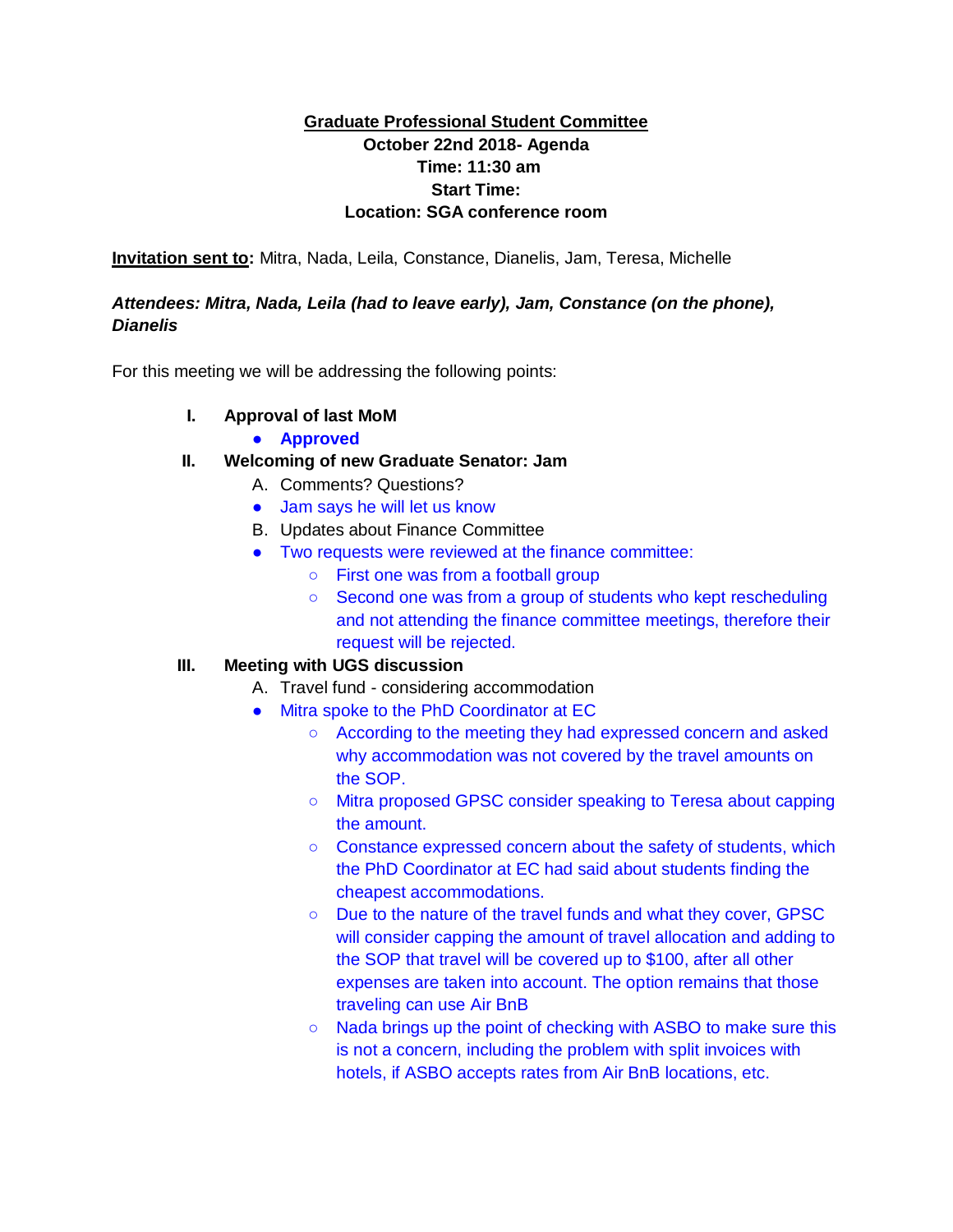- Mitra also proposes that we have GPSC assisting in reviewing applications as there is only one person in ASBO reviewing applications at the moment, both for more efficiency, and a faster response time.
- GPSC will request Teresa to teach the committee how to review the applications and we will propose to host a 2 week trial period to see if this works better
- B. Proposal: funding for research
- Mitra will be working on the proposal for the funding research and hopes to have more information in December.
- C. Proposal: research fair
- This was stricken from GPSC's consideration, the student who had expressed concern has been working on this initiative on his own and does not need our support for the time being.
- D. Letters: Stipend discussion and feedback
- The letters GPSC received from constituents which showed statistics such as higher stipends being disbursed to GAs, TAs, and other graduate assistant positions at UCF (\$2,500), and UM.
- Mitra made sure the names were blocked out of all letters received for anonymity purposes. She will be drafting letters to the Deans of the different colleges (EC, SIPA, CASE) from where complaints were received summing up all the information, and attaching the original letters without names as support to this claim
- Mitra also mentioned we has a video that was sent by student, but we will not be attaching it, only summarizing the information on the video, for now, in order to protect ALL student anonymity in this phase of discussion

# **IV. GAB Meeting Updates**

- A. What was discussed
- Sean brought up the issue of the stipends brought to the table initially by GPSC, and asked for any more feedback from the GAB members
- Sean from GAB expressed at the GAB meeting that they had a good batch of applicants, and the finalized decision served for GAB to have almost one representative per school
- At the meeting they discuss one topic of concern for grad students, per meeting, and they spoke about advising policies, more available in their meeting minutes.

# V. **Updates on Travel Fund video**

- A. Brandie
- November 7th
- Constance: made video for Law School

## **VI. Law Liaison for Competition Team**

A. Discussion about Special Cases and SOP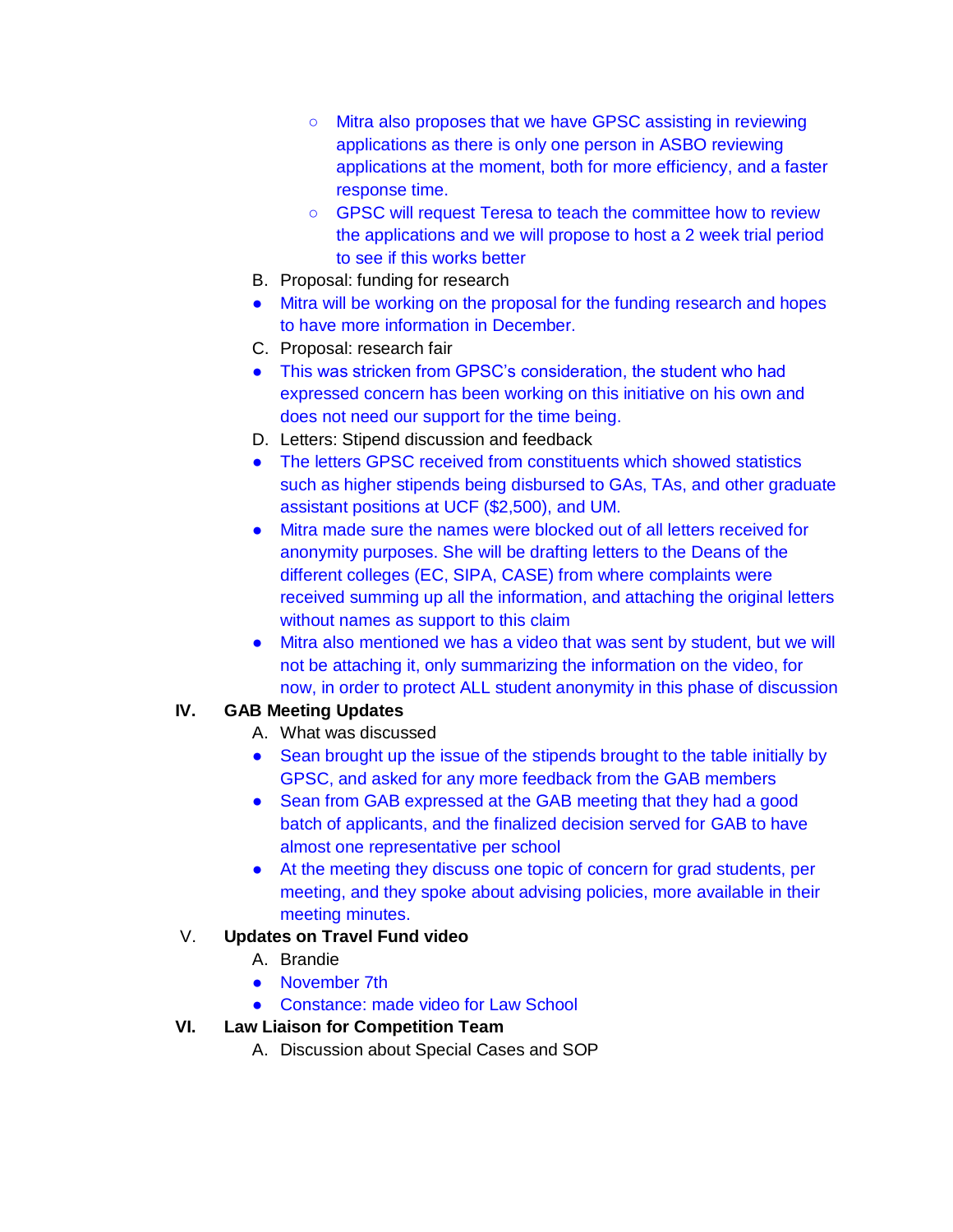- GPSC has been speaking about making a special exception for the Law Team traveling to compete and represent FIU in Vienna next semester, and providing them a special allocation of funds.
- B. Finalize amount
- GPSC has been considering if to award them with a special exception of \$400 to \$500. The committee reached the decision that the amount of \$450 per student traveling would be a fair amount for the Law Team

#### **VII. Gradskellar**

- A. Upcoming Gradskellar at Stemple (150 serving 1 hour)
- Mitra will pick up the card swipes for sign in (2)
	- 1. What else do we need
	- Set-up logistics are pending. Mitra, Leila and Nada can be present. Sean from GAB has offered to assist and will attend the event as well for support.
	- 2. GPSC name tags
	- Teresa completed the order and the GPSC members have received their name tags
	- 3. Event logistics and assistance
	- Mitra will need to request tables for the labs; will need at least one more
	- 4. SGA Minutes
	- Nada pointed out that the minutes for SGA needed to be fixed because it says the Gradskellar will be November 24th when it will be on October 24th
- B. Future Gradskellars
- GPSC, as per Mitra's proposal, will consider requesting an appropriation from SGA in order to have sufficient funds for a Gradskellar at the Engineering Center this semester.

#### **VIII. Discussion about our new Social Media**

- A. @FIUGPSC
- Nada proposed using the GPSC email, but will speak with Teresa about this.
- B. Responsibilities
- Nada will make them and we will discuss further later
- **IX. Discuss other Meeting Times (October,November, Etc.)**
	- Mondays 11-12

## **X. Committee Updates**

- A. Mitra, Nada, Leila, Jam, Constance, Dianelis
- Mitra will forward meeting dates for GAB to all of the GPSC members

#### **XI. Advisor Updates**

- A. Michelle, Teresa
- $\bullet$  N/A

#### **Next meeting: November 5th @ 11am**